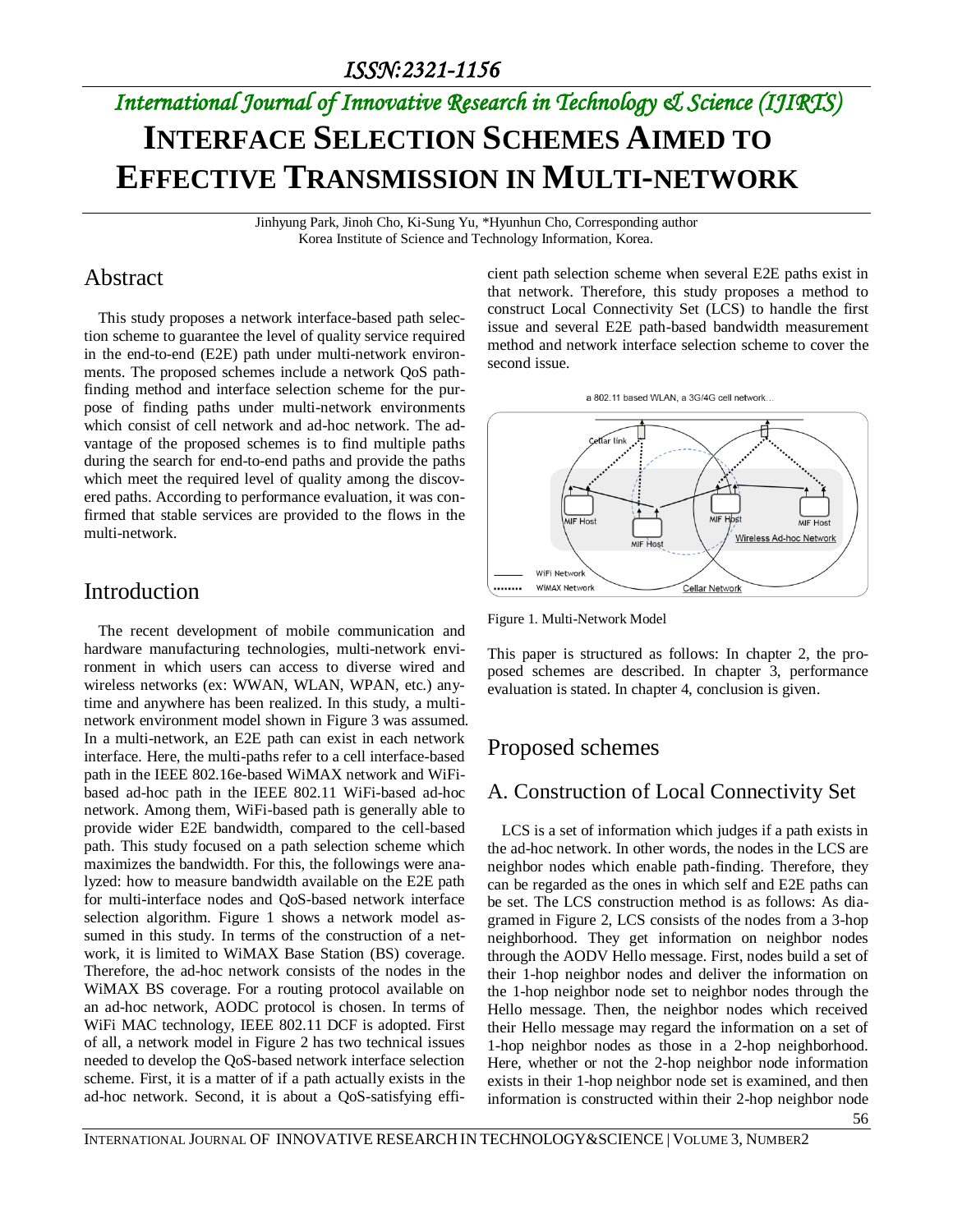### *ISSN:2321-1156*

## *International Journal of Innovative Research in Technology & Science (IJIRTS)*

information table. A 3-hop neighbor node table is constructed as mentioned above.



Figure 2. Network Model Assumed

Author's name and affiliation (9-point) should be listed consecutively if there are multiple authors. See the example at the top of this page. Repeat the same procedure for the next author. Do not create a table or text box and place the "Author and Affiliation" information horizontally. Do not list the author's e-mail address; instead, list it at the end of the author's biography (see Biographies Section).

#### B. How to find the QoS-satisfying E2E path

The E2E path-finding scheme is conducted in each interface-connected WiMAX network and ad-hoc network. In the WiMAX network, first, a path is searched as stated in the Equation (1) below: This method is very easy and simple.

$$
B_{available\_WIMAX} = \left(\frac{B_{req}}{ATT}\right)
$$
\n(1)

With the Bandwidth Request (BREQ), a probe request message is created. Then, it is delivered up to the destination node to measure RTT after getting the probe response message. Then, an available bandwidth value (Bavailable\_WiMAX) is measured.



Figure 3. Example of LCS Construction

A path-finding scheme in the ad-hoc network is stated in the code below: This code is created through an AODV RREQ message. To reduce unnecessary signaling messages, in addition, this study proposes a call-handing function at the same time. This method uses the LCS information mentioned above as well. In terms of paths in the had-hoc network, the available bandwidth value is differently set as shown in Equation (2) at E2E path setting because of internode interference. For QoS-satisfying path-finding, therefore, this study proposes the Equation (2)-applied path-finding scheme.

$$
f(x) = \begin{cases} \n\min_{h \in \mathcal{L}} \text{channel} - \text{bandwidth}, & h = 1 \\ \n\min_{h \in \mathcal{L}} \text{channel} - \text{bandwidth}, & h = 2 \\ \n\min_{h \in \mathcal{L}} \text{channel} - \text{bandwidth}, & h = 3 \\ \n\min_{h \in \mathcal{L}} \text{channel} - \text{bandwidth}, & h = 4 \\ \n\min_{h \in \mathcal{L}} \text{channel} - \text{bandwidth}, & h \ge 4 \n\end{cases}
$$

E2E path discovery(Breq,destinationIP,CurrentHopCount) { Switch (CurrentHopCount) { Case: CurrentHopCount == 0 // source node { if (destination IP is in the one-hop table) //end-to-end hop number is 1-hop if (Bavaliable,i > Breq) broadcast RREQ with CurrentHopCount+1 else discard RREQ elseif (destination IP is in the two-hop table) //end-to-end hop number is 2-hop if (Bavaliable,i > 2Breq) broadcast RREQ with CurrentHopCount + 1 else discard RREQ else if if (Bavaliable,i > 3Breq) broadcast RREQ with CurrentHopCount + 1 else discard RREQ }

(2)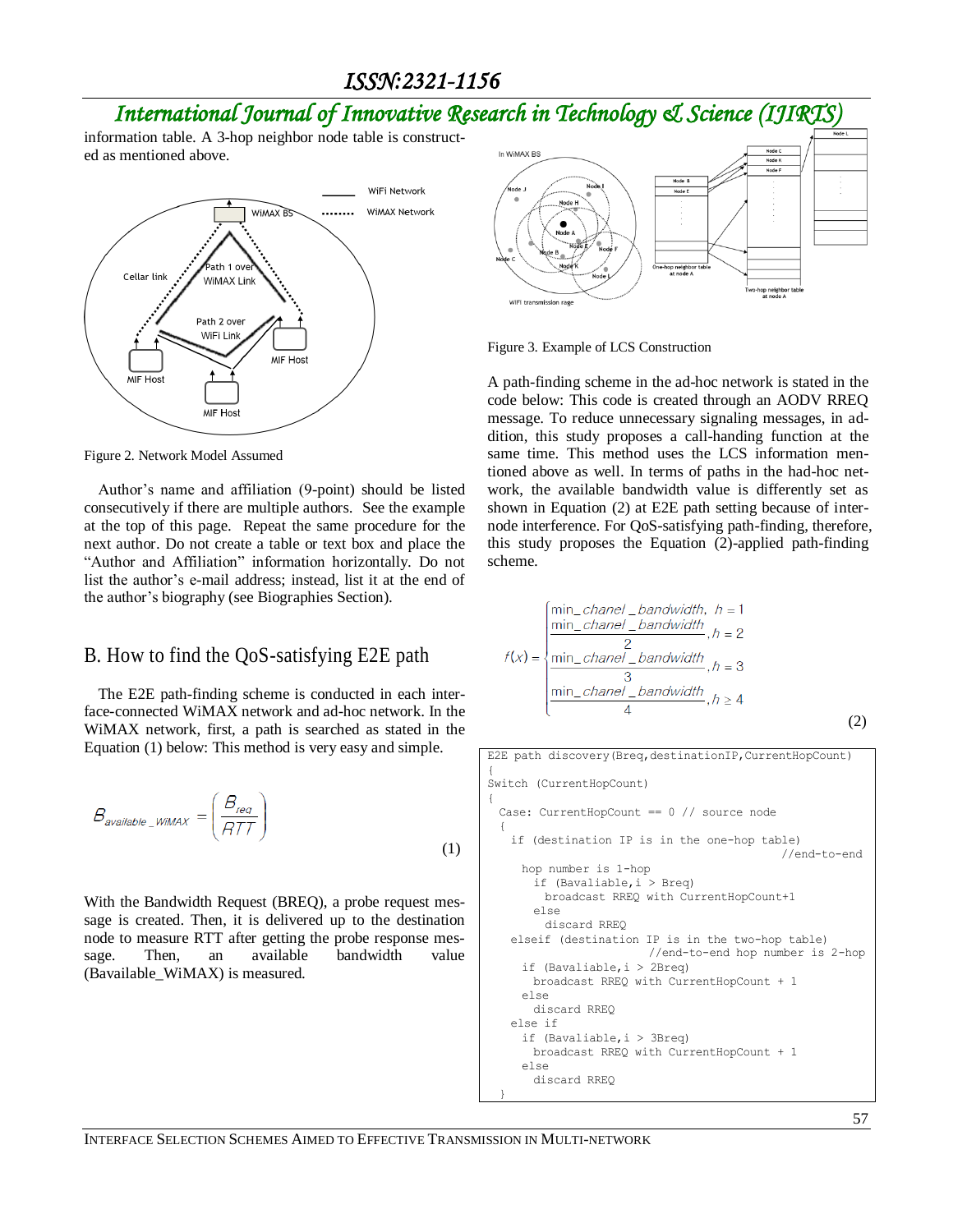### *ISSN:2321-1156*

### *International Journal of Innovative Research in Technology & Science (IJIRTS)*

```
Case: CurrentHopCount ==
                        //a node is an intermediate node
 {
   if (this node is a estination IP)
                      // end-to-end hop number is 1-hop
    if (Bavaliable,i > Breq)
      transmit RREP to a source node
    else
      discard RREQ
   elseif (destination IP is in the one-hop table)
                       // end-to-end hop number is 1-hop
    if (Bavaliable,i > 2Breq)
      broadcast RREQ with CurrentHopCount + 1
    else
      discard RREQ
   elseif //end-to-end hop number is more than 2-hop
    if (Bavaliable,i > 3Breq)
      broadcast RREQ with CurrentHopCount + 1
    else
      discard RREQ 
 }
 Case:CurrentHopCount == 2
                       // a node is an intermediate node
 {
   if (this node is a destination IP)
                      // end-to-end hop number is 2-hop
    if (Bavaliable,i > 2Breq)
      transmit RREP to a source node
    else
      discard RREQ
   else if //end-to-end hop number is more than 2-hop
    if (Bavaliable,i > 3Breq)
      broadcast RREQ with CurrentHopCount + 1
    else
      discard RREQ 
 }
 Case: CurrentHopCount == 3
                        // a node is an destination node
 {
   if (Bavaliable,i > 2Breq)
    transmit RREP to a source node
   else
    discard RREQ 
 }
}
}
```
### C. Network interface selection scheme

A network interface selection scheme is carried out in two stages. First, a multi-interface node decides if path-finding is possible in an ad-hoc network through the LCS table. Unless a destination node exists in the LCS table, a WiMAX interface is selected as a default regardless of if QoS is supported. Then, data are transmitted. If a destination node is found in the LCS table, on the contrary, QoS-satisfying E2E path discovery procedure is initiated. If a QoS-satisfying path is found during the path-finding in the ad-hoc network, the node selects a WiFi interface. If QoS-satisfying path is undetected, a WiMAX interface is selected after deciding if the QoS is satisfied through the WiMAX interface.

#### Performance evaluation

For performance assessment on the proposed scheme, an experimental network was constructed as shown in Figure 4. A flow was created in the experimental network as stated in Table 1, and an experiment was conducted in two different networks: The Regional Information Sharing System (RISS) network and non-RISS network.



Figure 2. Experimental environment

| [Table 1]. Experimental result |  |  |  |
|--------------------------------|--|--|--|
|                                |  |  |  |

|                   |                                        |                      | In only WiMAX<br>(non-RISS)                           |                    | In multi-network<br>(RISS)                            |                                              |      |
|-------------------|----------------------------------------|----------------------|-------------------------------------------------------|--------------------|-------------------------------------------------------|----------------------------------------------|------|
| <b>Flow</b><br>ID | Source ID-<br><b>Destination</b><br>ID | Transmission<br>Rate | Average<br>E <sub>2</sub> E<br>Throughput<br>(Mbps/s) | Service<br>Quality | Average<br>E <sub>2</sub> E<br>Throughput<br>(Mbps/s) | <b>Selected Service</b><br>Interface Quality |      |
| 1                 | 0.2 Mbps<br>$1 - 4$                    |                      | 0.17 Mbps                                             | poor               | 0.19Mbps                                              | WiFi                                         | Good |
| 2                 | $4 - 16$                               | 0.1 Mbps             | 0.09 Mbps   medium                                    |                    | 0.98Mbps                                              | WiFi                                         | Good |
| 3                 | $5 - 7$                                | 0.2 Mbps             | 0.18 Mbps   medium                                    |                    | 0.2Mbps                                               | WiFi                                         | Good |
| 4                 | $16 - 13$                              | 0.2 Mbps             | 0.16 Mbps                                             | poor               | 0.2Mbps                                               | WiFi                                         | Good |
| 5                 | $13 - 12$                              | 0.1 Mbps             | 0.07 Mbps                                             | poor               | 0.1Mbps                                               | <b>WiMAX</b>                                 | Good |
| 6                 | $15 - 7$                               | 0.1 Mbps             | 0.08 Mbps                                             | poor               | 0.1Mbps                                               | WiFi                                         | Good |
| 7                 | $15 - 1$                               | 0.2 Mbps             | $0.15$ Mbps                                           | poor               | 0.19Mbps                                              | <b>WiMAX</b>                                 | Good |

For experimental environment, Network Simulator (NS)-2 was used. The experiment results are described in Table 1. During the experiment, service quality was assessed using